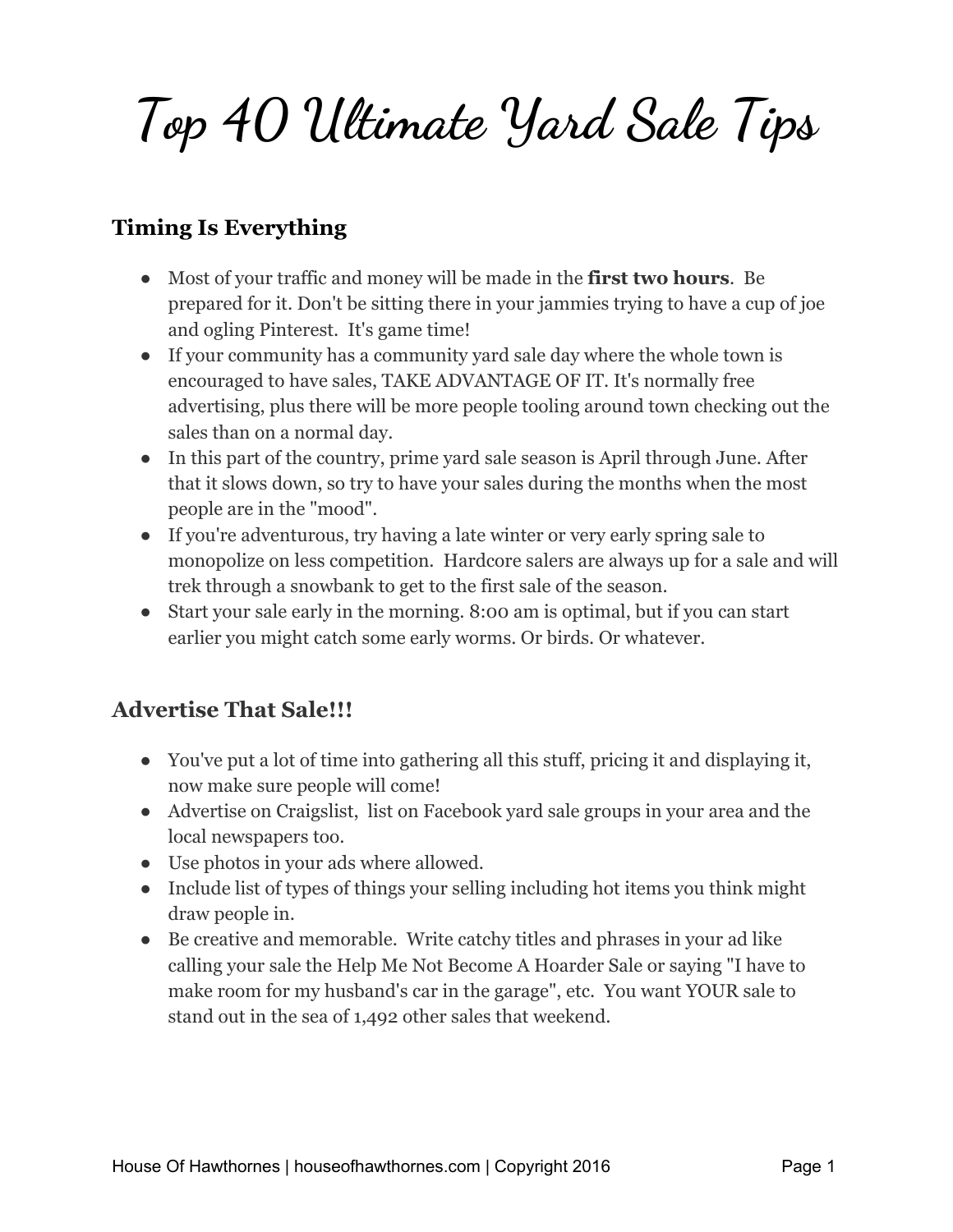### **Signage**

- If your town allows, place signs up the day before.
- Use the word SALE, an arrow, a street address and the start and end times. ONLY. I've seen yard sale signs that list everything they are selling and that is just way too much busyness on a sign.
- Use BIG signs.
- Make them out of cardboard or thick posterboard. You get extra points for using those neon foamboards you can find at the craft stores, because it's all about visibility.
- I would avoid the small 8x10 plastic signs you can buy at the hardware store. They just aren't unique enough to catch the eye and are way too small for me.

## **The Money**

- Go to the bank the day before and get enough change. Normally I try to have at least \$30 in ones and \$50 in fives along with a roll of quarters.
- And hey, if you don't charge less than a quarter for any item, you won't need to get any dimes and nickles. It's not 1954 anyhow.
- Keep the money with you at all times. Maybe in a cute little apron or a tool belt thingie from the hardware store? Or a fanny pack if you want to be uber-stylish. And of course, pockets will always do.
- If you want to get all fancy, you could get a [Square Reader](http://amzn.to/1T6I0Si) for your phone and accept credit cards (I believe it's 2.75% fee per card swipe, but don't quote me).

#### **PRICE YOUR STUFF**

- And yes I am yelling! As a yard sale junkie I have to say my number one pet peeve is a yard sale where nothing is priced.
- My number two pet peeve, and what will make me walk away in a hot second flat, is when I then ASK how much something is and you say "Make me an offer". Are. You. Kidding. Me!!!
- So if you want people to BUY something (sort of the point of a yard sale), put a price on it. The end.
- If you are having a two day sale you may want to think about having a 1/2 off sale on the second day after Noon. Traffic will have slowed down by then and it is a chance to at least get a little something for your remaining items.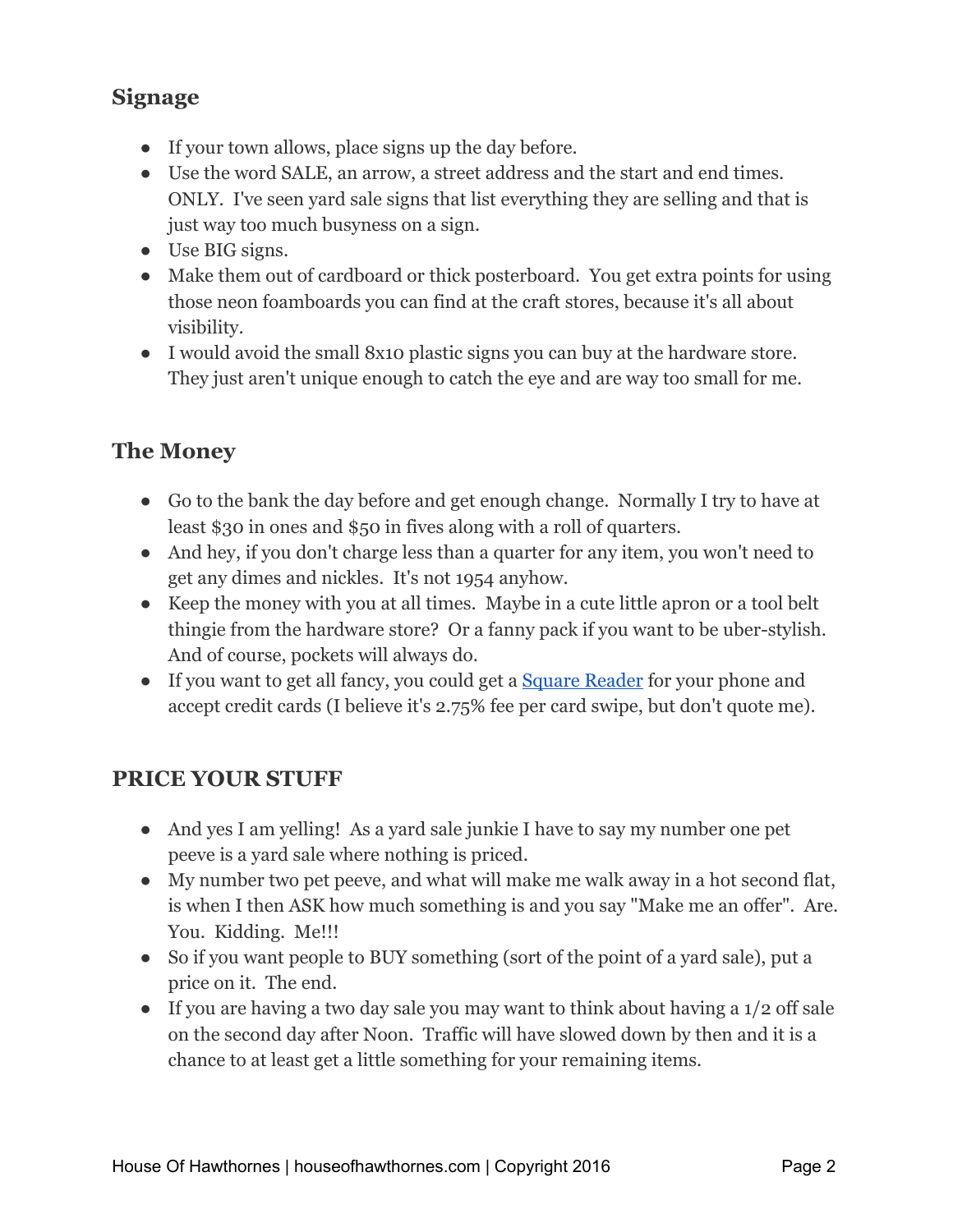# **Clean It Up**

- Don't sell broken stuff and stuff that doesn't work. There's lots of odd things that people like to buy at yard sales, but your broken blender that shoots sparks out of it when you plug it in is not one of them.
- If you are selling gardening supplies, hose them off prior to the sale. Dust off any items you've had stored in your basement. Windex that priceless antique mirror that you have suddenly found a price for.
- It's a good idea to have an extension cord hooked up and batteries available so people can test appliances.

### **Staging**

- If you are setting up in the morning, start at least an hour before your opening time. I prefer to set up everything on tables in my garage the day before so I can just take carry them out of the garage in the morning.
- Don't even think about throwing some tarps on the ground, throwing piles of clothes on it and calling it a day. Your clothes will get damp and no one wants your old damp clothes. Instead, hang your clothes on a rolling clothes rack or assuming you don't have one, you can make a hanging "rod" by putting a broomstick or clothesline between two stepladders.
- Organize all like things together. All lamps together, all books in one place, all weed wackers in one place. The bonus is that if you make it organized and maybe even a little pretty, people will buy more. And, come on, you want people to buy more.
- If you're selling furniture, don't use it to hold other items for sale. A person needs to look at a table and see a table, not see four legs sticking out from beneath a pile of 64 Beanie Babies.

#### **Good Customer Service Is Not Dead**

- Be pleasant and approachable. But not constantly over their shoulder and creepy. When I go to a sale I like to be able to recognize who is running the show and then have them leave me alone to shop in peace.
- A clear and obvious check-out table is a great idea. How many times have you had to hunt down the homeowner to PAY.
- Have bags and boxes available to wrap larger purchases.